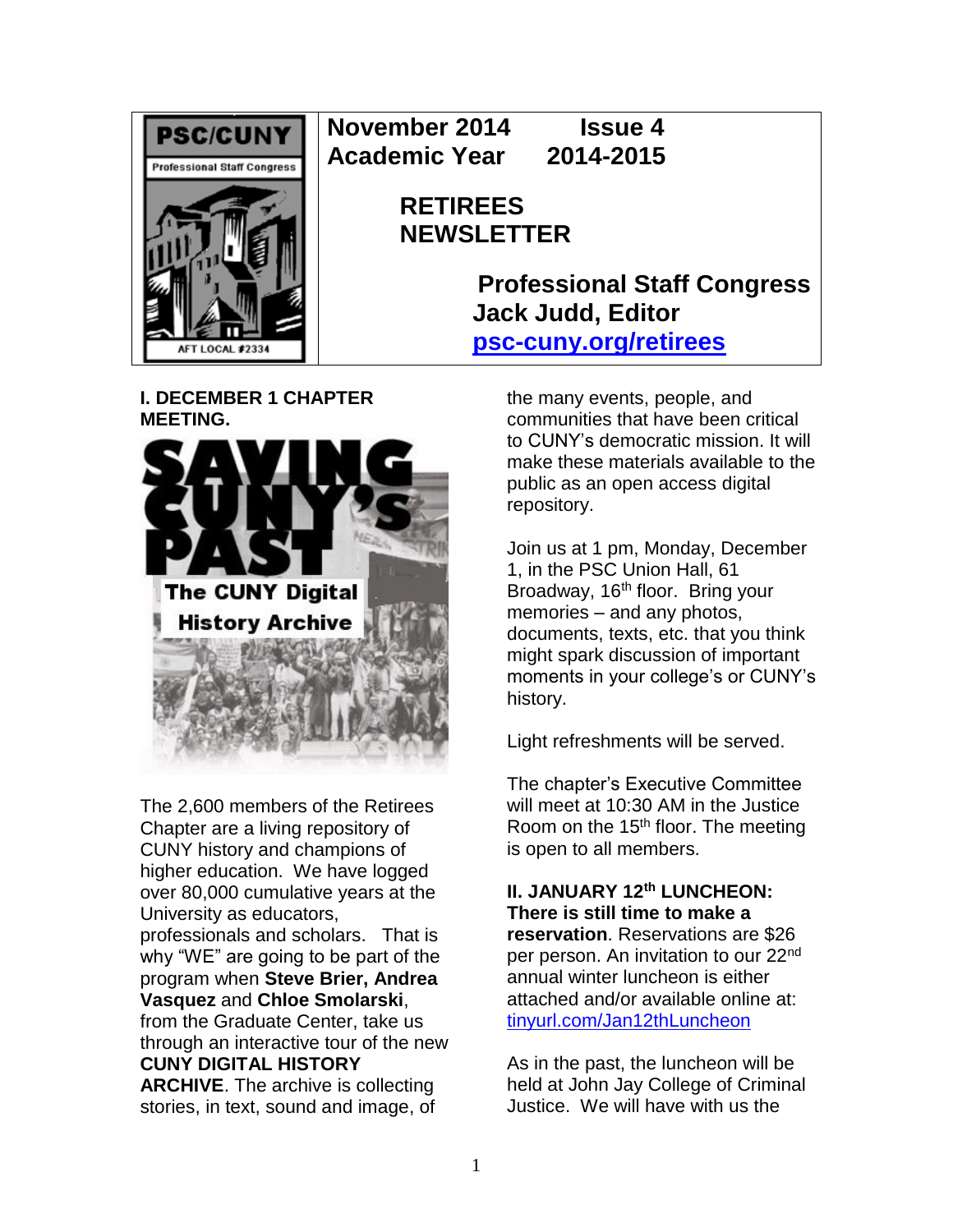independent documentary film producer, Zahida Pirani, who will screen and discuss her latest film, *Judith, Portrait of a Street Vendor.* The film is a short documentary that takes the audience on an intimate journey into the daily life of Judith, a street vendor from Guatemala who lives and works in New York City. Judith exposes the routine obstacles she and her fellow immigrant vendors face daily on the city's streets and reveals her own struggles and hopes as an immigrant worker, mother, activist and community organizer.

## **III. SYNOPSIS OF THE NOVEMBER CHAPTER MEETING.**

*The following summary has been prepared by Joel Berger, vicechairman of the Retirees Chapter.*

## **Working toward Single-Payer National Health Insurance**

Will a single-payer national health care system that is a publicly funded, privately delivered partnership ever be established in the United States? If the efforts of Dr. Oliver Fein and Physicians for a National Health Program are successful, the current Affordable Care Act (ACA) will be replaced by a single-payer approach.

Dr. Fein, professor of public clinical health at Weill-Cornell Medical College, presented a comprehensive analysis of the ACA at the November chapter meeting.

Beginning with an overview of the history and politics involved in creating and passing the legislation, Dr. Fein observed that President

Obama did not "start from scratch" but built upon the private sector rather than the public sector. Allowing open enrollment in the Medicare program for anyone who wanted it would have made for a better system. But the political climate made it very difficult to pass a law with that approach, so Congress stripped away the public option.



A requirement for an individual mandate was expanded to also include an employer mandate to provide health insurance to workers (with several limitations). Dr. Fein argued that, "This kind of approach, mandating individuals and employers to buy health insurance was absolutely essential to the survival of the health insurance industry because they were offering a defective product and they were losing enrollees."

Dr. Fein then highlighted the deficiencies of the ACA in providing access, the cost of premiums, and administrative costs. To replace the ACA, he proposed "Medicare for All", a single-payer model that would build upon the original Medicare program that would de-link health insurance from employment status, expand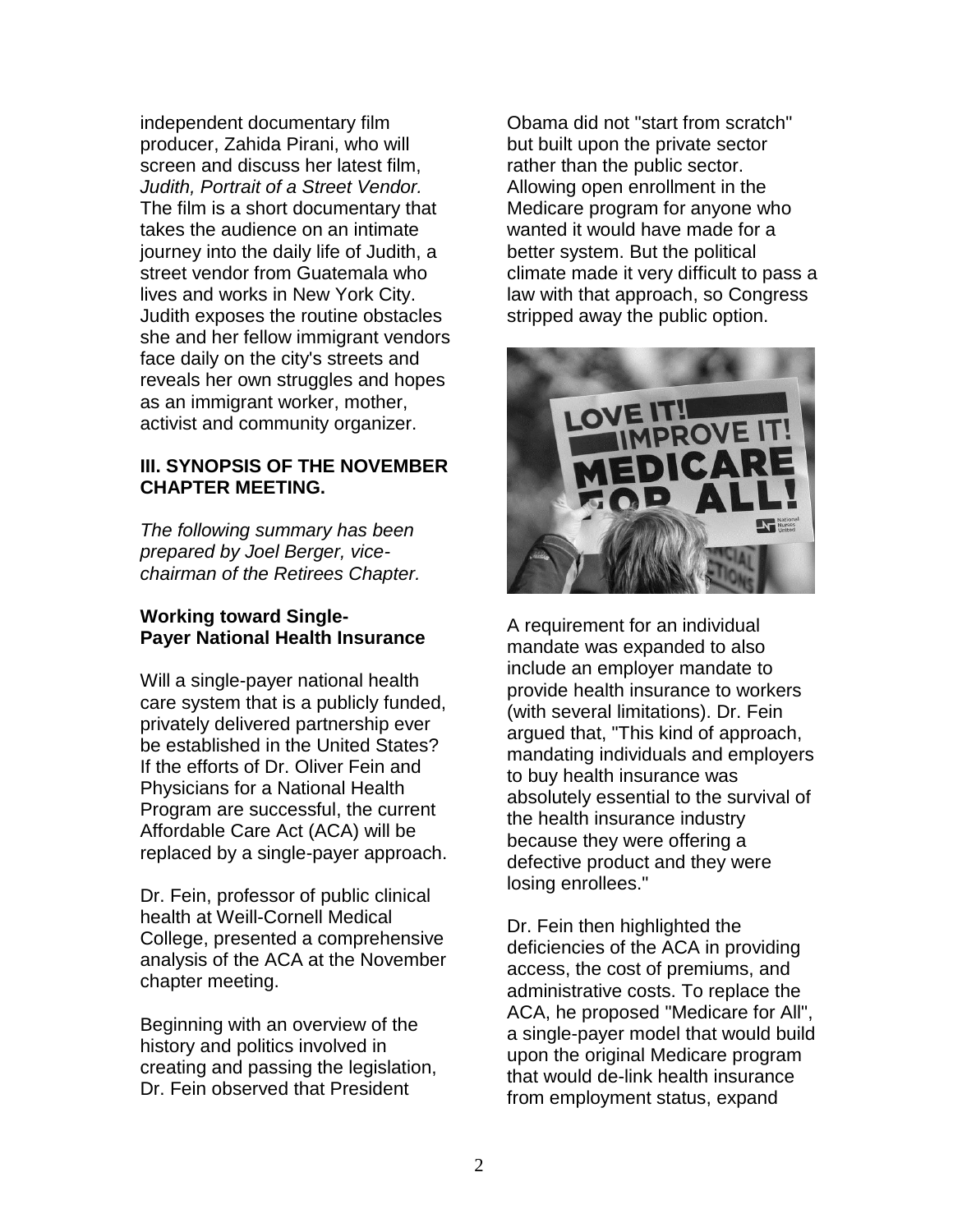Medicare coverage and eliminate copays and deductibles. Drug coverage would be expanded and taken away from private insurers under this model as well.

A successful national health program should address the following problems: (1) declining access, (2) escalating costs, (3) lack of comprehensive benefits, (4) restricted choice, (5) uneven quality and (6) insufficient primary care.

"And, then, of course, you have to figure out how to pay for it," Dr. Fein noted. Examining each of the problem areas with a systematic comparison between the current ACA and a single-payer model, Dr. Fein built a cogent, logical case for the single-payer system. To pay for it he offered a variety of ways to reduce costs, including the use of progressive taxation in payroll taxes, and taxation of corporate earnings.

In summary, Dr. Fein pronounced the ACA, "in some ways a step forward, because it expands coverage through Medicaid and subsidies to buy private health insurance". But in some ways, he said, "it is really is a step backwards, because it gives tax payers' dollars to private health insurance companies." His conclusion: "the ACA is a great leap sideways."

*Dr. Fein's talk was enhanced by a PowerPoint presentation packed with information and analysis. Download it at [psc-cuny.org/FeinSlides.](http://psc-cuny.org/FeinSlides)*

## **IV. SAFETY NET WORKING GROUP REVISES BOOKLET;**

# **EMBARKS ON NEW STATE-WIDE**

**INITIATIVE.** Attacks on our nation's social safety net have been fierce, well-funded and sustained over the past 35 years. When the GOP takes control of the U.S. Senate in January, new efforts to cut programs like Social Security, Medicare and Medicaid will surely be on their agenda (with, unfortunately, help from some Democrats). As retirees, we must fight with a new urgency to keep and expand the benefits that we have earned.



*Cover of the new safety net booklet*

The PSC's Social Safety Net Working Group, which is mainly a Retirees Chapter initiative, has revised and expanded its booklet to help equip activists for the fight. The booklet, *Defending the Social Safety Net: A Call to Action,* describes policy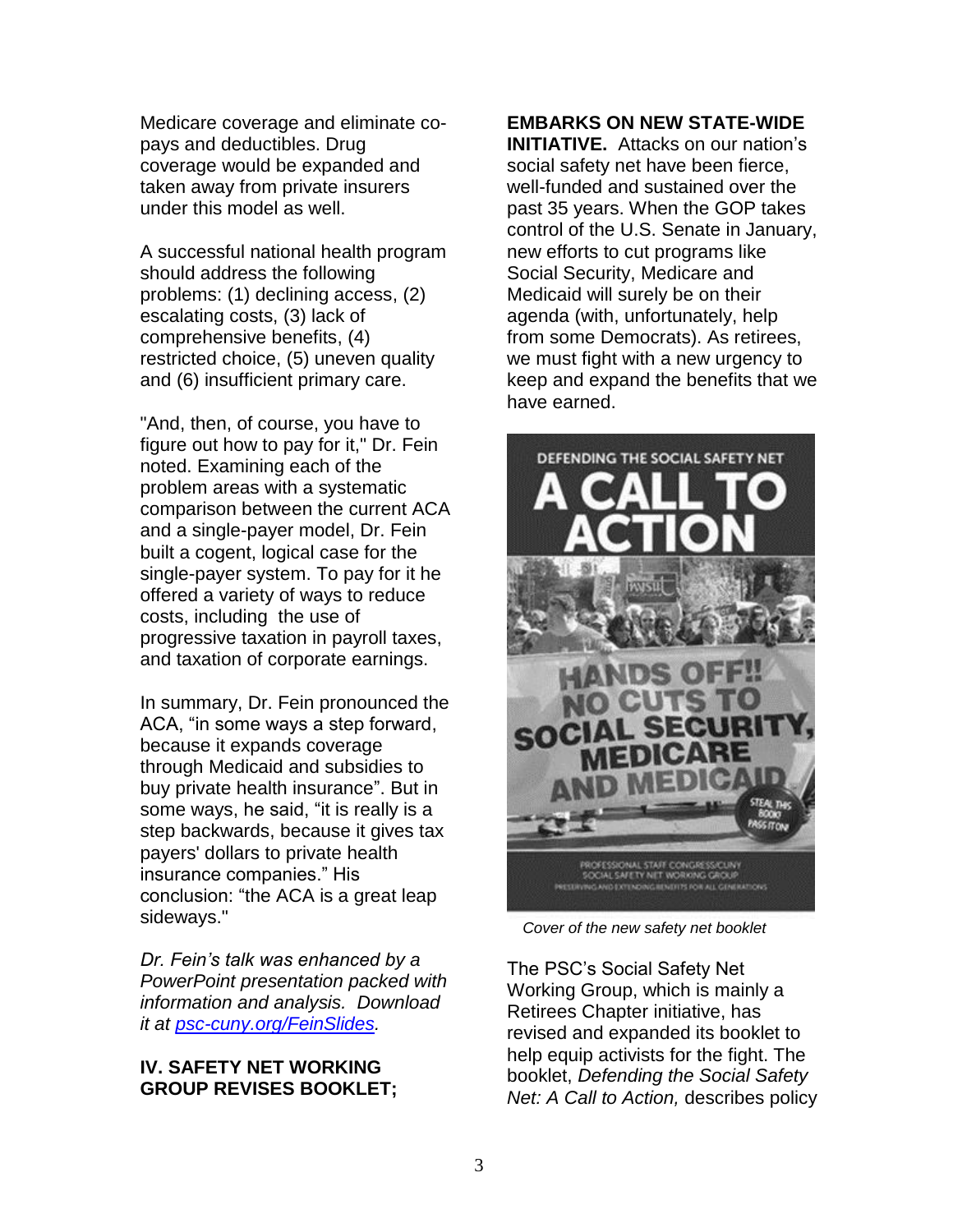proposals to protect pensions and federal safety-net programs (Social Security, Medicare, Medicaid, food stamps and unemployment benefits). It exposes the budget cutters' disingenuous plans to "save" safetynet programs, and provides the background information and arguments you need to make a vigorous defense of the safety net.

In 2015, committee members will take the booklet on the road in a series of workshops designed to help NYSUT locals around the state build coalitions and engage their communities in defense of the social safety net.

You can pick up a pick up a print copy of the booklet at the PSC office or download it at: [psc](http://psc-cuny.org/SNbrochure)[cuny.org/SNbrochure](http://psc-cuny.org/SNbrochure)

**V. VOTE-COPE.** In October, you should have received a letter asking for contributions to VOTE-COPE, the union's political action fund. If you haven't given, please consider doing so.

A small number of members reported receiving an empty envelope instead of the COPE solicitation. If that happened to you, please accept our apologies. You can download the COPE letter at:

[http://tinyurl.com/RetireesCOPE.](http://tinyurl.com/RetireesCOPE)

With Medicare, Social Security and other programs under attack and the university we devoted our careers to underfunded, we need strong voices speaking up for us in Washington, Albany and City Hall. With VOTE COPE funding, the PSC can increase its electoral clout, grow its political influence and fight more effectively for these programs and our university.

Contributions to COPE are separate from your retiree union dues. PSC/CUNY COPE is part of the VOTE-COPE program supported by active and retired members of the PSC's statewide and national affiliates, New York State United Teachers and the American Federation of Teachers.

The Retirees Chapter has always led the way in contributions to COPE. Let's keep our record intact.

Please make a contribution by check (payable to PSC/CUNY COPE). We suggest a donation of \$80, but give whatever you can. Send checks to PSC-CUNY, 15<sup>th</sup> floor, 61 Broadway, New York, NY 10467.

# **VI. ATTENTION SNOWBIRDS.**



The Florida branch of the Retirees Chapter holds its annual luncheon in early February. If you are a snowbird (i.e. a northerner who resides in Florida during the winter months) and would like to attend the luncheon,